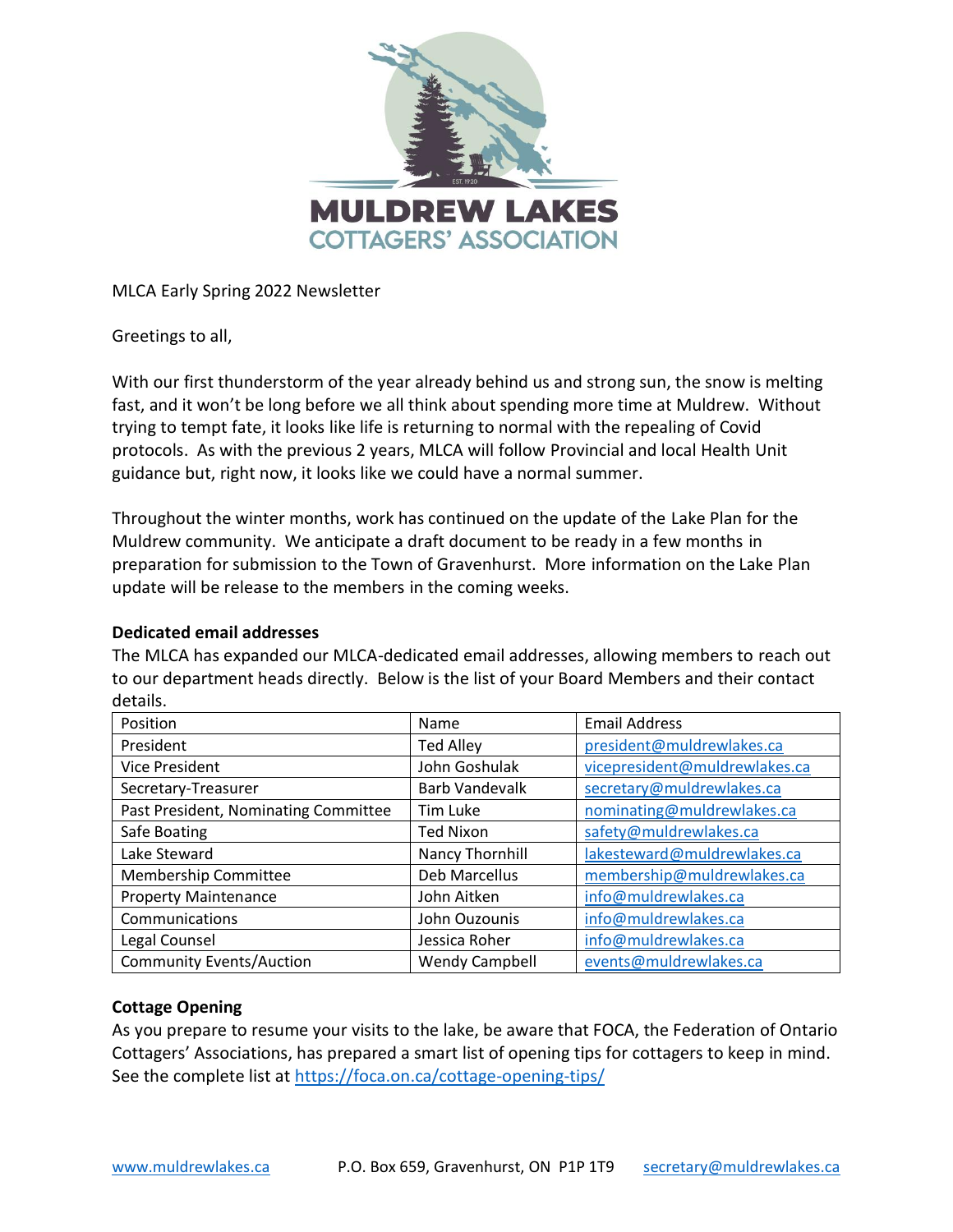## **Boating Safety and Water Levels**

Many of us are keen to launch our boats as soon as the ice is out. Please be mindful the water level will be high, and large wakes combined with high water levels:

- Can be devastating on docks that may not yet be secured for the summer.
- Can wash away nests and eggs for loons, ducks, and other shore birds.

How to minimize your wake - **< 9km/h or Bow Down**

- 1. Manage your speed drive at either:
	- a) Less than 9km/hr, or
	- b) "Bow Down" on plane
		- $\circ$  As you start to accelerate, the bow rises, and the wake size increases.
		- $\circ$  Accelerate more and the bow comes down as the bow comes down, the wake size decreases (but is still bigger than when < 9km/hr)
- 2. Make your boat lighter
	- Fill the gas tank only  $\frac{1}{2}$  full
	- Keep ballast tanks empty

# **Interesting fact**

If a wave doubles in height, the destructive wave energy is increased 4 times.

Muldrew Lakes water levels are monitored and controlled by the MNRF. While Mother Nature is in firm control of the spring rains and snow melt, your Board will work closely with the MNRF to stay on top of the water levels.

## **LDD Moth (formerly Gypsy Moth) Invasive Species**

For those property owners who missed the deadline to book an aerial spray of their property to control the population of LDD Moths, there is a still a moth-control option available. **Before the trees leaf-out**, property owners can go on a search and destroy mission for moth egg masses.

• See the Youtube video here for guidance what to look for and how to harvest and destroy the eggs[: https://www.youtube.com/watch?v=z5gn-zG9JYw](https://www.youtube.com/watch?v=z5gn-zG9JYw)

## **Water Quality Testing**

Public Health Ontario provides a free service to get your drinking water tested. You can pick up test bottles at the rear of the Gravenhurst Town Office and return them to the same location.

## **Town of Gravenhurst**

The municipal offices, public library, opera house and the Centennial Centre, all run by the Town of Gravenhurst are now open to the public. Masking and other Covid prevention protocols are still in place and will follow provincial guidelines.

Muldrew straddles both Ward 2 and 3. Ward 2 includes all of North Muldrew and the NW shore of Middle Muldrew. Ward 3 includes all of South Muldrew and the SE shore of Middle Muldrew. Your Councillors are as follows.

- Jo Morphy (705-479-8927) is the Councillor for Ward 2
- Steven Klinck (705-305-9282 is the Councillor for Ward 3